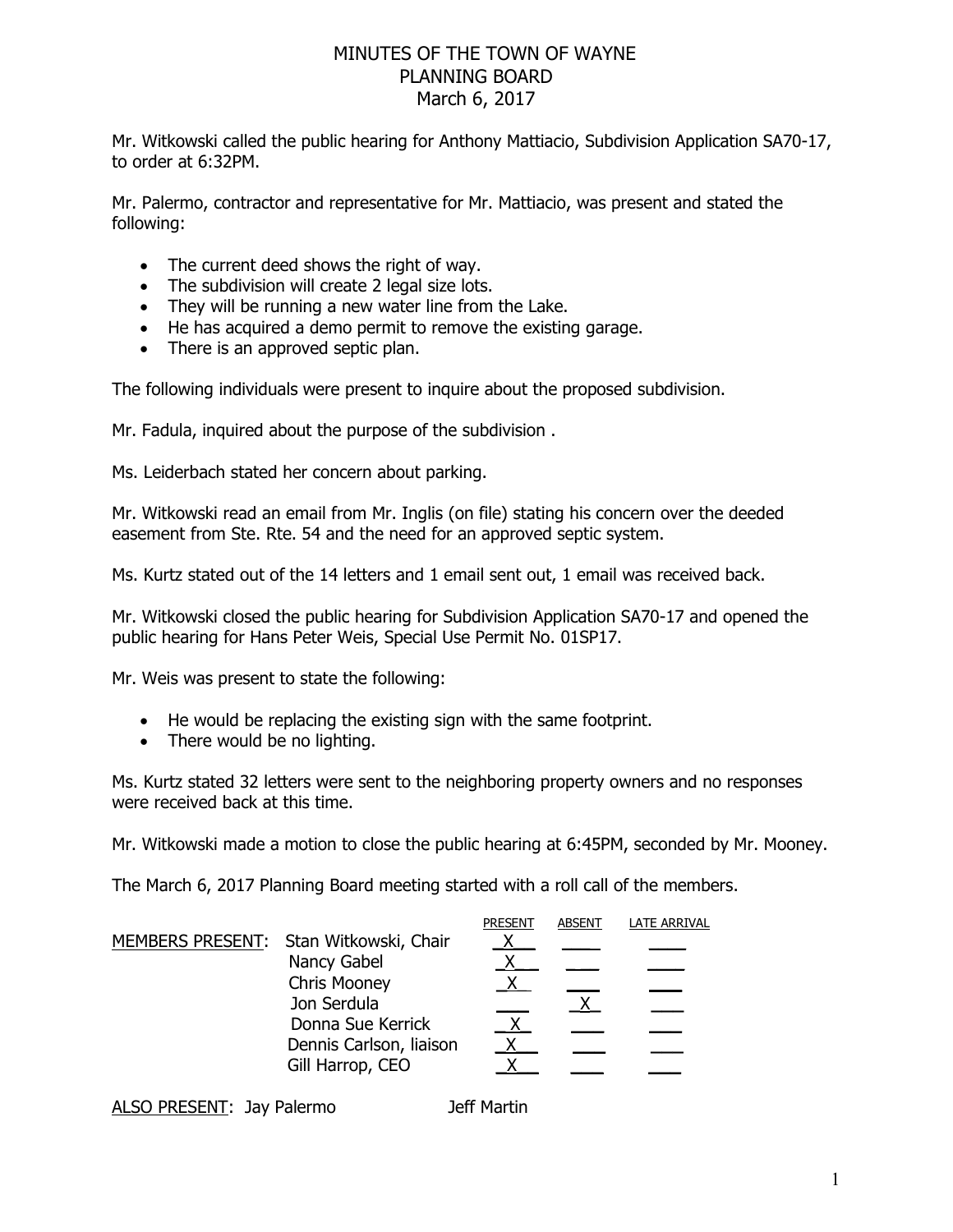Candy Dietrich Dave Altamura Dave Bauer **Hans Peter Weis**  LuAnn Simmons Kerry Simmons Tony Mattiacio Nancy Mattiacio Kenneth Hurst Kay Leiderbach Dawn Cole **Jim Cole** 

#### **MINUTES:**

Ms. Kerrick made a motion to approve the February 6, 2017 minutes as presented, seconded by Mr. Mooney.

A roll call vote was taken.

| <b>VOTE RECORD:</b> | Ayes | <b>Nays</b> | Abstain | Absent |
|---------------------|------|-------------|---------|--------|
| Stan Witkowski      |      |             |         |        |
| Nancy Gabel         |      |             |         |        |
| Donna Sue Kerrick X |      |             |         |        |
| <b>Chris Mooney</b> |      |             |         |        |
| Jon Serdula         |      |             |         |        |

Ayes-4. Nays-0. Abstain-0. Absent-1.

#### **NEW BUSINESS:**

**SUBDIVISION APPLICATION SA70-17:** Anthony Mattiacio. Property located at 12436 East Lake Rd., Town of Wayne. Request to subdivides into 2 legal size lots.

Ms. Kerrick stated her only concern was that the right-of-way remain open from Ste. Rte. 54 to the Lake for emergency vehicles and local residents.

Mr. Palermo stated that any construction vehicle would be parked on the premises and once the garage is removed, there would be additional parking available.

Mr. Witkowski stated no SEQR was needed since this was a Type II action.

Upon further discussion, Ms. Kerrick made a motion to approve Subdivision Application SA70-17 with the stipulation the owner abides the right-of-way that is stated within the deed, that the right-of-way be kept clear at all times and continue to respect for the existing easement, seconded by Mr. Mooney.

A roll call vote was taken to approve Subdivision Application SA170-17. Ayes-4. Nays-0. Abstain-0. Absent-1.

**SITE PLAN AND SPECIAL USE PERMIT NO. 01SP17:** Hans Peter Weis. Property located at 10014 Day Rd., Town of Wayne. Request to replace existing business sign with new on on the same footprint.

Mr. Mooney made a motion to accept Site Plan Application and Special Use Permit No. 01SP17 as per submitted plan, seconded by Ms. Gabel.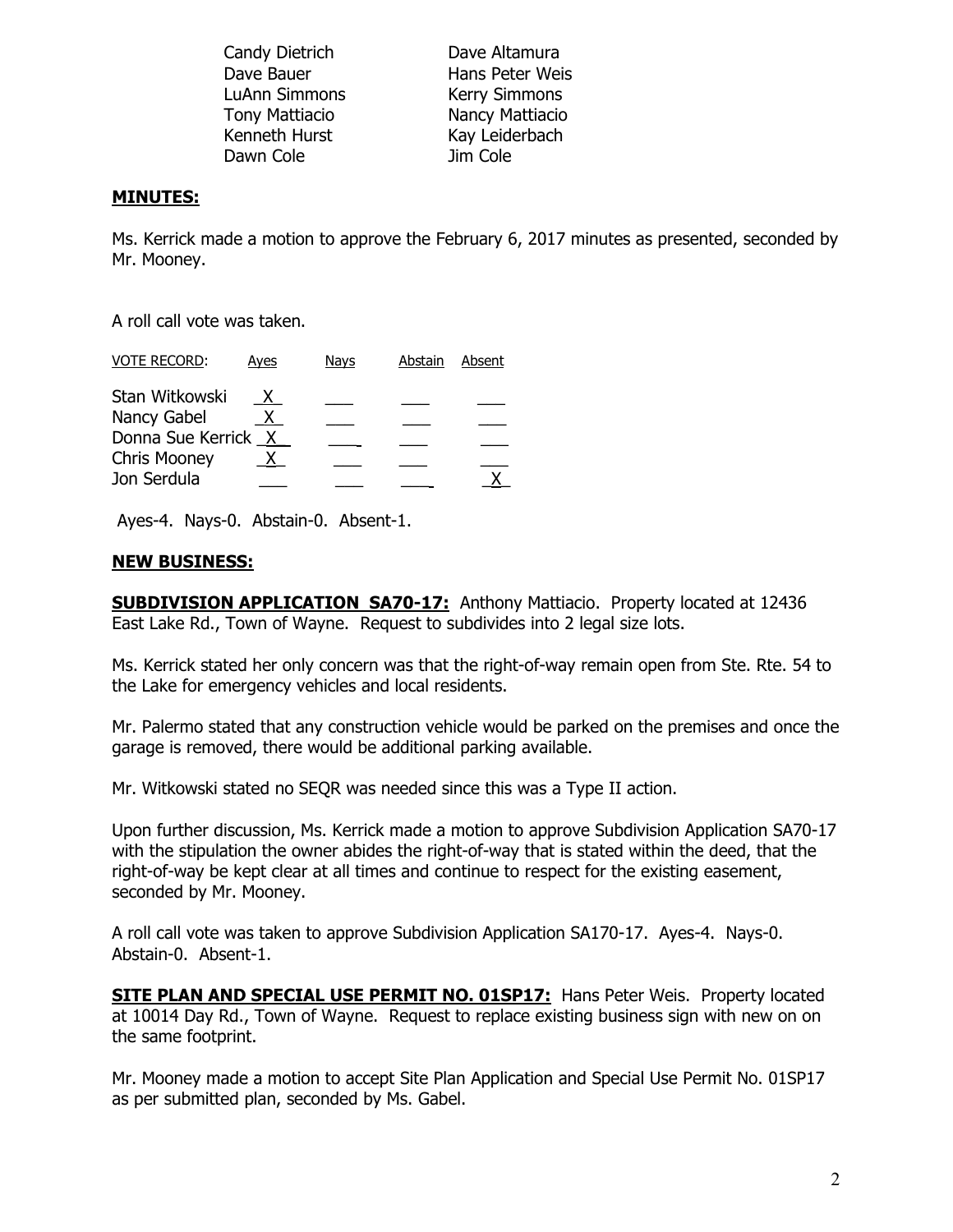Upon discussion, it was determined that this was a Type II action and no SEQR would be needed.

Mr. Harrop stated the following:

- The proposed sign would be replacing the existing business sign and be the same size.
- The sign would not be lighted.
- He had no issue or concerns with the application and that it was pretty straight forward.

A roll call vote was taken to approve Site Plan Application and Special Permit No. 01SP17. Ayes-4. Nays-0. Abstain-0. Absent-1.

**SITE PLAN APPLICATION FOR David Altamura:** Property located at 144663 Keuka Village Rd., Town of Wayne. Request to add onto existing home.

Ms. Gabel made a motion to accept the site plan application as submitted, seconded by Ms. Kerrick.

Mr. Altamura stated the following:

- The proposed wrap around porch would mirror the other side of the home.
- The proposed picket fence would be make a vinyl and be 4 ft. in height.

Mr. Harrop stated the following:

- This application was approved by the Zoning Board of Appeals for setback issues.
- Basically it would make the place better.
- Everything already exists.
- There would be no disturbance to the slope.
- He has no issue with this request.

Upon discussion, the following items were noted that no SEQR was needed, as it was a Type II action.

Upon further discussion, a roll call vote was taken to accept the site plan application as submitted.

Ayes-4 Nays-0. Absent-1.

Mr. Bauer stated that everything seems in order and that if the applicant plans on doing anything closer to the road right of way, the applicant needs to contact him.

# **PRE-LIM SUBDIVISION APPLICATION for Dawn Coles.**

Request to subdivide into 2 lots.

Ms. Coles was present to state that they would like to subdivide.

Mr. Harrop stated the following:

• The proposed subdivision met the lot size requirements for that district.